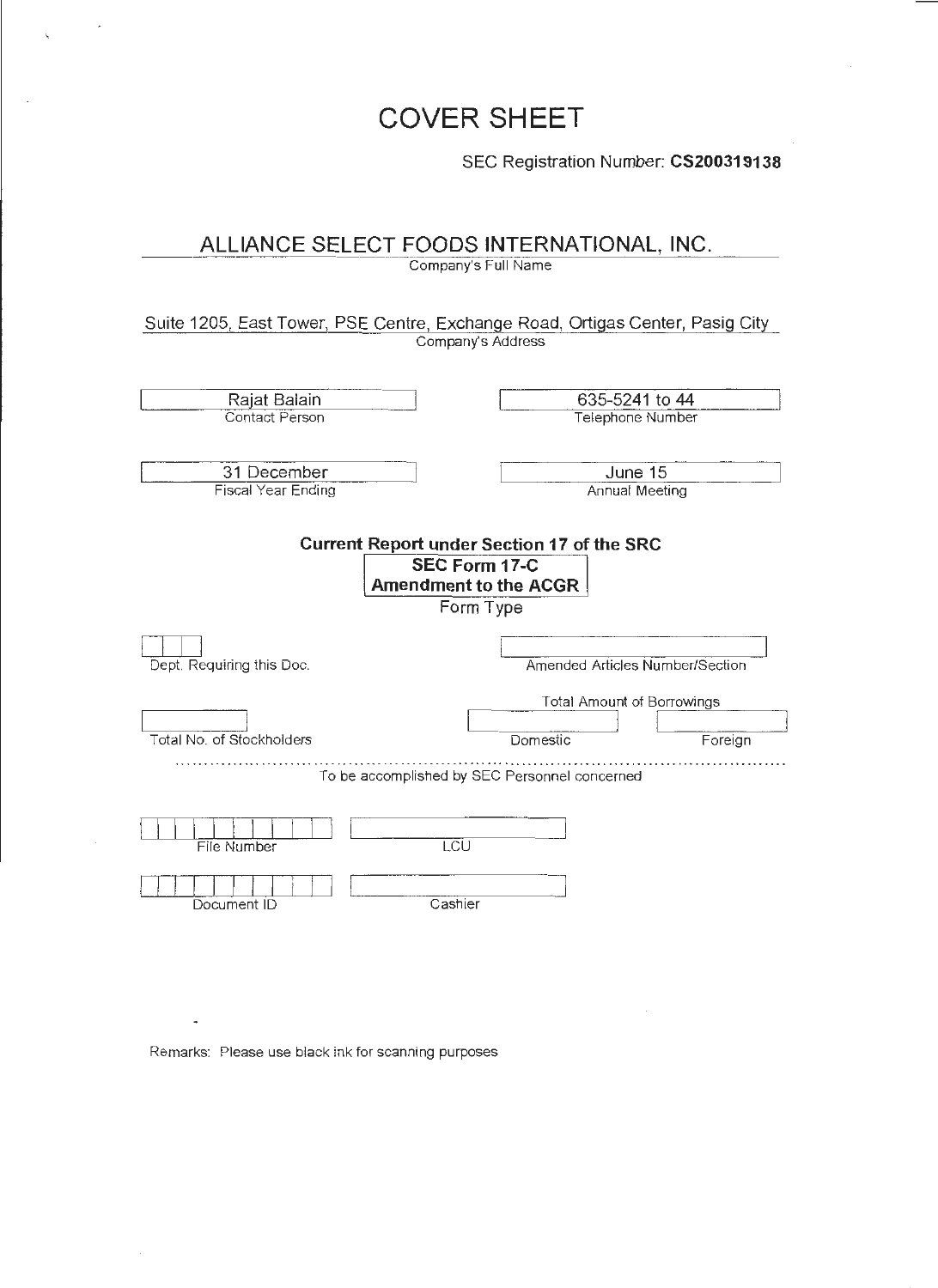# SECURITIES AND EXCHANGE COMMISSION

#### SEC FORM - ACGR

#### ANNUAL CORPORATE GOVERNANCE REPORT

#### GENERAL INSTRUCTIONS

### (A) Use of Form ACGR

This SEC Form shall be used to meet the requirements of the Revised Code of Corporate Governance.

#### (B) Preparation of Report

These general instructions are not to be filed with the report. The instructions to the various captions of the form shall not be omitted from the report as filed. The report shall contain the numbers and captions of all items. If any item is inapplicable or the answer thereto is in the negative, an appropriate statement to that effect shall be made. Provide an explanation on why the item does not apply to the company or on how the company's practice differs from the Code.

### (C) Signature and Filing of the Report

- A. Three (3) complete sets of the report shall be filed with the Main Office of the Commission.
- B. At least one complete copy of the report filed with the Commission shall be manually signed.
- C. All reports shall comply with the ful l disclosure requirements of the Securities Regulation Code.
- D. This report is required to be filed annually together with the company's annual report.

#### (D) Filing an Amendment

Any material change in the facts set forth in the report occurring within the year shall be reported through SEC Form 17-C. The cover page for the SEC Form 17-C shall indicate "Amendment to the ACGR".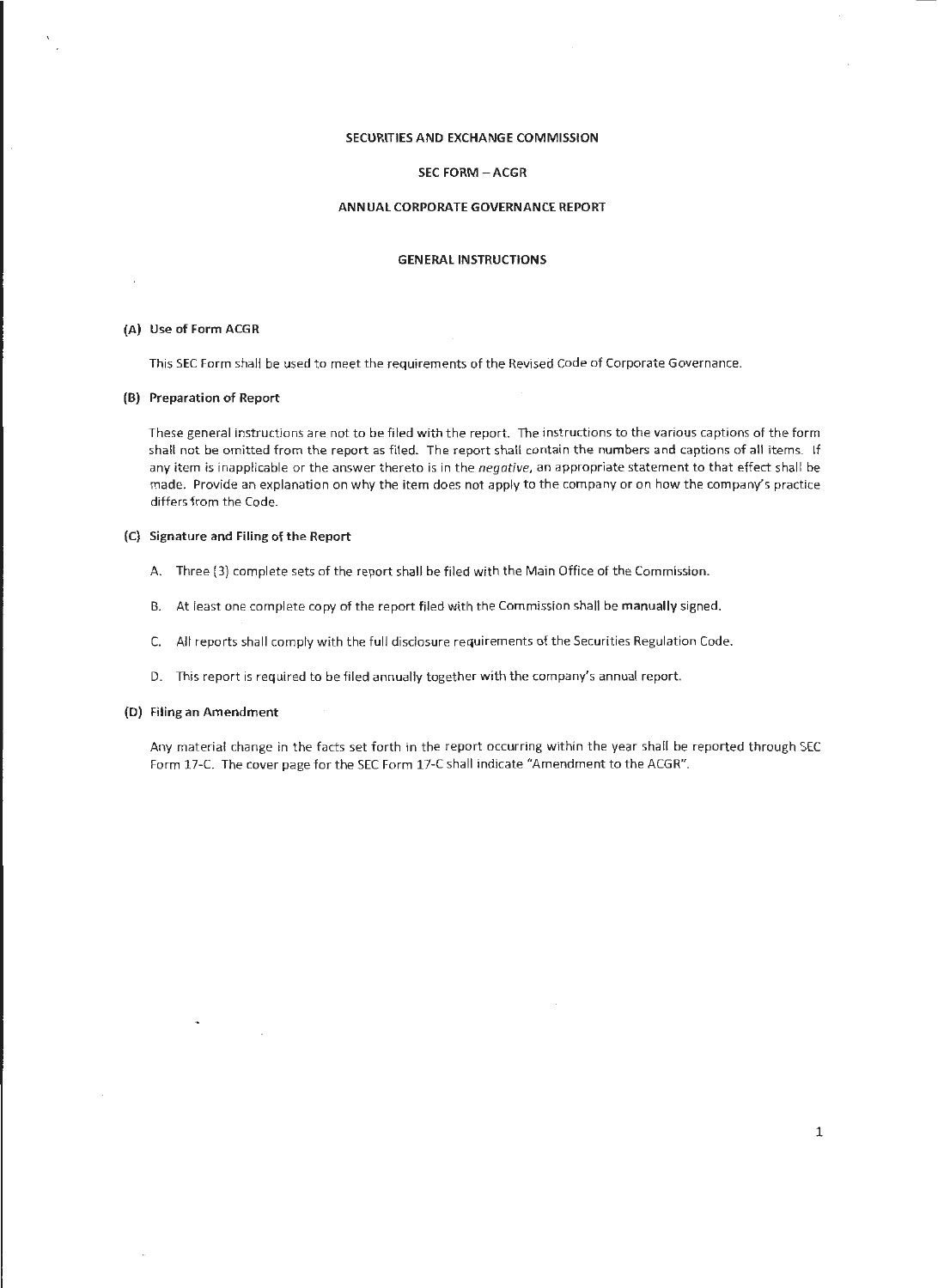# **SECURITIES AND EXCHANGE COMMISSION**

# **SEC FORM - ACGR**

# **AMENDMENT TO THE ANNUAL CORPORATE GOVERNANCE REPORT**

- 1. Report is Filed for the Year: CY 2014
- 2. Exact Name of Registrant as Specified in its Charter: Alliance Select Foods International, Inc
- 3. Suite 1205, East Tower, Philippine Stock Exchange Centre, Exchange Road, Ortigas Center, Pasig City, Metro Manila 1605 Address of Principal Office
- 4. SEC Identification Number: C\$200319138 5. :;- ;~·,: (SEC Use Only)

Industry Classification Code

- 6. BIR Tax Identification Number: 227-409-243-000
- 7. (63-2) 6355241-44 Issuer's Telephone number, including area code
- 8. Alliance Tuna International, Inc. (same address as above) Former name or former address, if changed from the last report

2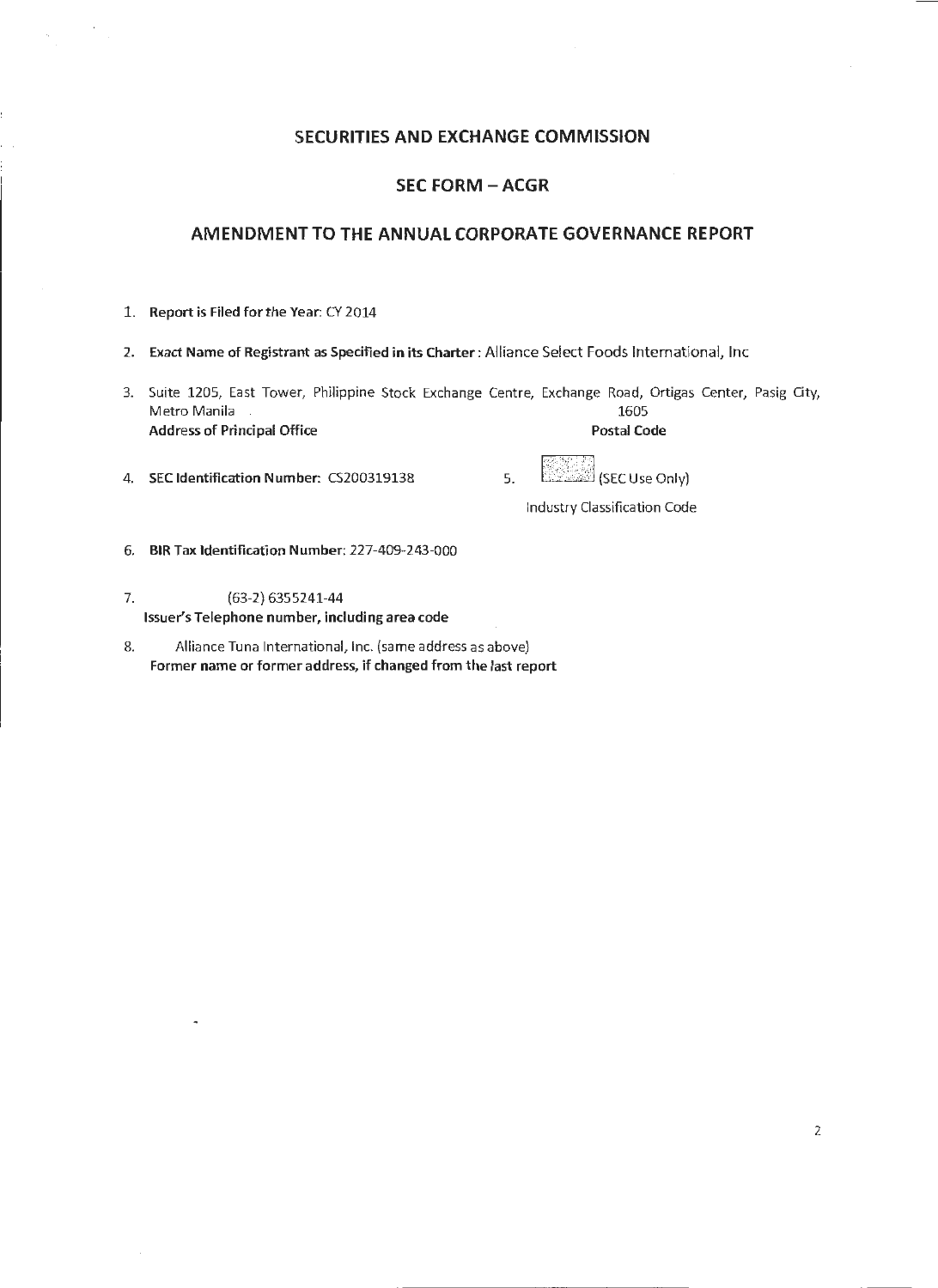## A. BOARD MATTERS

#### 1) Board of Directors

(a) Composition of the Board

Complete the table with information on the Board of Directors:

| <b>Director's Name</b>      | Type<br>[Executive (ED),<br><b>Non-Executive</b><br>(NED) or<br>Independent<br>Director (ID)] | If nominee,<br>identify the<br>principal | Nominator in<br>the last<br>election (if ID,<br>state the<br>relationship<br>with the<br>nominator) | Date<br>first<br>elected | Date last elected<br>(if ID, state the<br>number of years<br>served as ID) <sup>1</sup> | Elected<br>when<br>(Annual<br>/Special<br>Meeting) | No. of<br><b>Vears</b><br>served<br>as:<br>director |
|-----------------------------|-----------------------------------------------------------------------------------------------|------------------------------------------|-----------------------------------------------------------------------------------------------------|--------------------------|-----------------------------------------------------------------------------------------|----------------------------------------------------|-----------------------------------------------------|
| George E. Sycip             | ID                                                                                            |                                          | Randoph H.<br>Rodriguez -<br>None                                                                   | 9/2003                   | 6/2014(2)                                                                               | Annual                                             | 10                                                  |
| Alvin Y. Dee                | <b>NED</b>                                                                                    | Mingjing<br><b>Holdings</b>              |                                                                                                     | 9/2003                   | 6/2014                                                                                  | Annual                                             | 10                                                  |
| Marie Grace T.<br>Vera Cruz | <b>NED</b>                                                                                    | Strongoak<br>Inc.                        |                                                                                                     | 6/2014                   | 6/2014                                                                                  | Annual                                             |                                                     |
| Hedy S. C. Yap-<br>Chua     | <b>NED</b>                                                                                    | Victory<br>Fund                          |                                                                                                     | 6/2009                   | 6/2014                                                                                  | Annual                                             | $\overline{a}$                                      |
| Erwin<br>Elechicon          | ID                                                                                            |                                          | Marie Grace<br>T. Vera Cruz<br>- None                                                               | 6/2014                   | $6/2014$ (-)                                                                            | Annual                                             |                                                     |
| Jonathan Y.<br>Dee          | ED                                                                                            | Mingjing<br><b>Holdings</b>              |                                                                                                     | 9/2003                   | 6/2014                                                                                  | Annual                                             | 10                                                  |

Atty. Ibarra Malonzo resigned from his position as Member, Board of Directors, on November 5, 2014

(i) Relationship within the Company and its Group

Provide details, as and if applicable, of any relation among the members of the Board of Directors, which links them to significant shareholders in the company and/or in its group:

| Director's Name          | Name of the<br><b>Significant Shareholder</b> | Description of the relationship |
|--------------------------|-----------------------------------------------|---------------------------------|
| Alvin Y. Dee             | Mingling Holdings (MHI)                       | Shareholder of MHI              |
| Marie Grace T. Vera Cruz | Strongoak, Inc. (SI)                          | President of SI                 |
| Hedy S. C. Yap-Chua      | Victory Fund (VF)                             | Shareholder of VF               |
| Jonathan Y. Dee          | <b>Mingjing Holdings</b>                      | Shareholder of MHI              |

Atty. Ibarra Malonzo is no longer a member of the Board of Directors after his resignation on November 5, 2014 which came in effect immediately.

- 5) Changes in the Board of Directors (Executive, Non-Executive and Independent Directors)
- (a) Resignation/Death/Removal

Indicate any changes in the composition of the Board of Directors that happened during the period:

| Name                 | Position | Date of Cessation | Reason                              |
|----------------------|----------|-------------------|-------------------------------------|
| Atty. Ibarra Malonzo | Director | 11/5/2014         | Resigned citing<br>personal reasons |

<sup>1</sup> Reckoned from the election immediately following January 2, 2012.